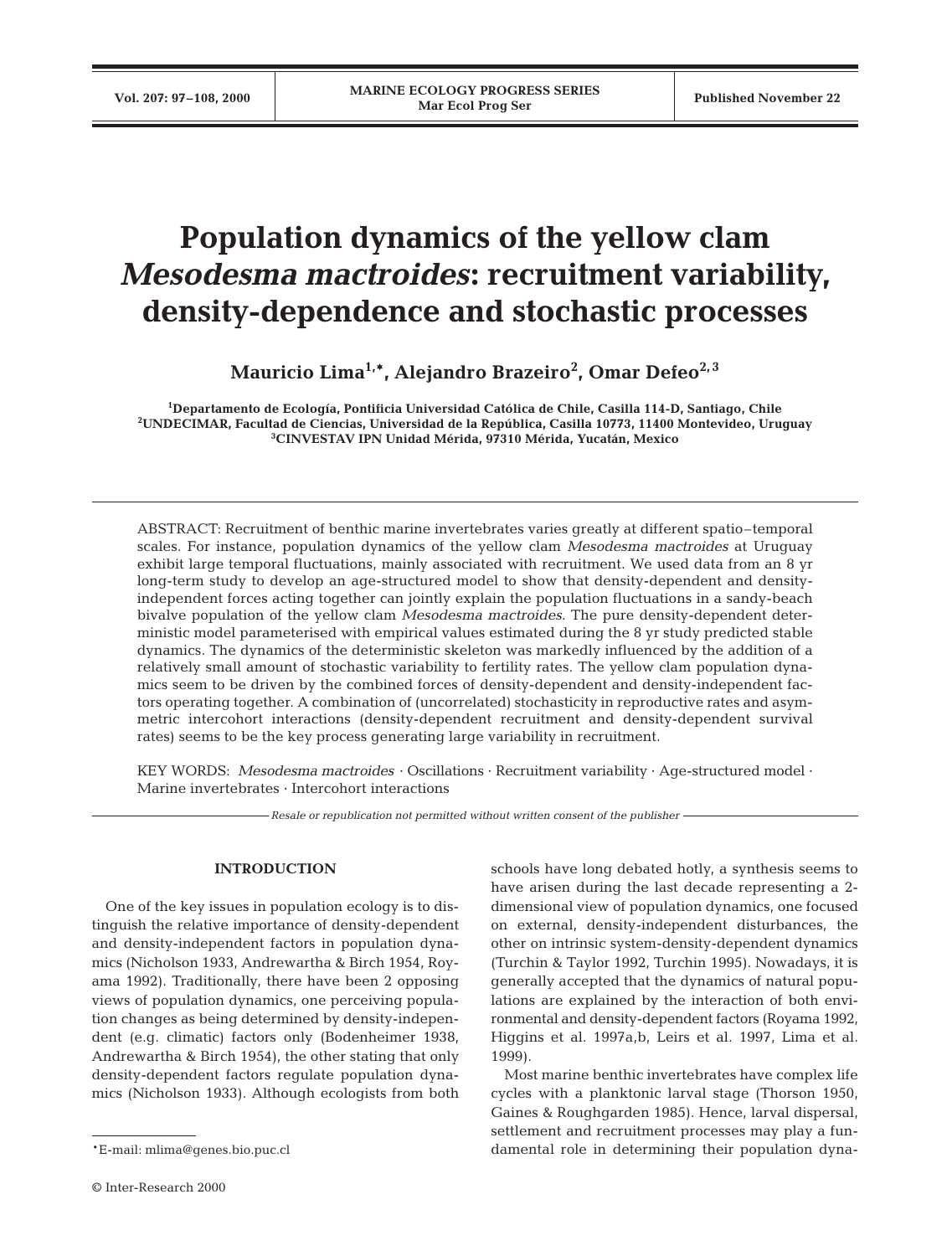mics (Underwood & Denley 1984, Connell 1985, Gaines & Roughgarden 1985, Hughes 1990, Sutherland 1990, Menge 1991, Bertness et al. 1992, Peterson & Summerson 1992, Nakaoka 1993). Recruitment of benthic marine invertebrates is largely variable at different spatio-temporal scales (Guillou 1982, Vahl 1982, Bachelet 1986, Rumrill 1989, Raimondi 1990, Pearson & Munro 1991, Nakaoka 1993, Defeo 1996a, Hunt & Scheibling 1997, Pineda & Caswell 1997). Many authors have suggested that large-scale change in oceanographic conditions, winds, temperature, salinity and other environmental forces could generate variability in mortality during pre and early post-settlement stages, thus affecting temporal and spatial patterns of recruitment (Botsford 1986, Arntz et al. 1987, Pineda 1991, Cushing 1995).

On the other hand, recruitment variability could also occur as a result of system-intrinsic (density-dependent) mechanisms operating at smaller spatial scales (Hunt & Scheibling 1997 and references therein). In this vein, inter-age or inter-stage density-dependent interactions are ubiquitous in marine invertebrates with overlapping generations (see Defeo 1996a and references therein). In such cases, resident adults reduce settlement and subsequent recruitment rates by either filtering settling larvae out of the water column or seizing available space (André & Rosenberg 1991, André et al. 1993).

Several theoretical and empirical studies (Gurney et al. 1980, Nisbet & Gurney 1982, Gurney & Nisbet 1985, Desharnais & Liu 1987, Liu & Cohen 1987, Dennis et al. 1995, Shimada & Tuda 1996, Constantino et al. 1997, Higgins et al. 1997a) have demonstrated that densitydependent interactions between different age or stage classes could generate a rich spectrum of deterministic dynamic behaviours. In particular, high and low frequency-dynamics may arise in Age 0 cod (*Gadus morhua*) populations by interaction between intraand intercohort density-dependence and stochasticity (Bjørnstad et al. 1999, Stenseth et al. 1999). However, there are few studies modelling such kinds of densitydependent systems in natural populations, especially in marine invertebrates (but see Nakaoka 1996, 1997, Botsford 1997, Higgins et al. 1997a,b).

Here we develop a mathematical model that includes density-dependence and stochastic processes to show that both forces can jointly explain the population fluctuations in a sandy-beach bivalve, the yellow clam *Mesodesma mactroides.* First, we describe the relationships between demographic parameters (i.e. age-specific survival and fertility) and population density. Second, we use these relationships to develop a density-dependent age-structured model. Third, we examine the dynamic behaviour predicted for the deterministic skeleton (i.e. density-dependent mechanisms). Finally, we analyse the effects of adding external stochastic perturbations to the model.

# **MATERIALS AND METHODS**

**The yellow clam life cycle.** The yellow clam *Mesodesma mactroides* is one of the most common bivalve molluscs in the Atlantic sandy beaches of South America (Defeo 1989). It is a fast-growing, short-lived species, with a maximum life span of ca 3.5 yr (Defeo et al. 1992b). It presents a high fecundity (5 300 000 eggs  $f$ emale<sup>-1</sup>) and a complex life cycle that includes a larvae phase with a variable pelagic stage (approx. 1 mo between the peak of mass maturation and recruitment to the beach: Masello & Defeo 1986, Defeo 1996b), and a post-metamorphic benthic phase. The life cycle of the yellow clam can be divided into 4 age classes: (1) Age 0, recruits, which represent juvenile individuals settled in the intertidal zone after the larval stage from January to May, peaking in March and April (87% of the total: Defeo et al. 1992b); (2), (3), (4) sexually ripe individuals. Mean size at first maturity is almost 43 mm (Masello & Defeo 1986), corresponding approximately to the 1 yr-old individuals. Sex composition follows a 1:1 ratio (Masello & Defeo 1986).

**Study site.** The most important population (highest densities) of *Mesodesma mactroides* on the Atlantic coast of Uruguay occurs in Barra del Chuy beach, a 22 km uninterrupted sandy coastal belt (33° 40' S, 53° 29' W: Defeo et al. 1986, Fig. 1) enclosed by 2 water outlets, the Chuy stream and the Andreoni Canal. Barra del Chuy is a beach with a gentle slope (4%) and fine sand (2.22φ) (Defeo et al. 1992a), and has the highest species diversity, total density and biomass of the sandy beaches of Uruguay (Defeo et al. 1992a).

**Sampling design**. *Mesodesma mactroides* population was monitored monthly from March 1983 to March 1985, and seasonally (at least 4 times a year) from 1985 to 1990. A systematic sampling design was employed: 22 equidistant transects, perpendicular to the shoreline, were set along Barra del Chuy beach; along each transect, sampling units (SUs) were obtained at 4 m intervals, from the base of the sand dunes to the shorelevel, where 2 successive SUs without clams were recorded (controls). The SUs were obtained with a corer, 28.2 cm in diameter and 40 cm in depth. Some 200 SUs were taken during each sampling period. Demography was independent of the sample location along the transects perpendicular to the shoreline: organisms, especially recruits and juveniles, are subject to swash-mediated movements and are mixing fairly periodically. Although the yellow clam does display some seasonal zonation patterns (Defeo et al.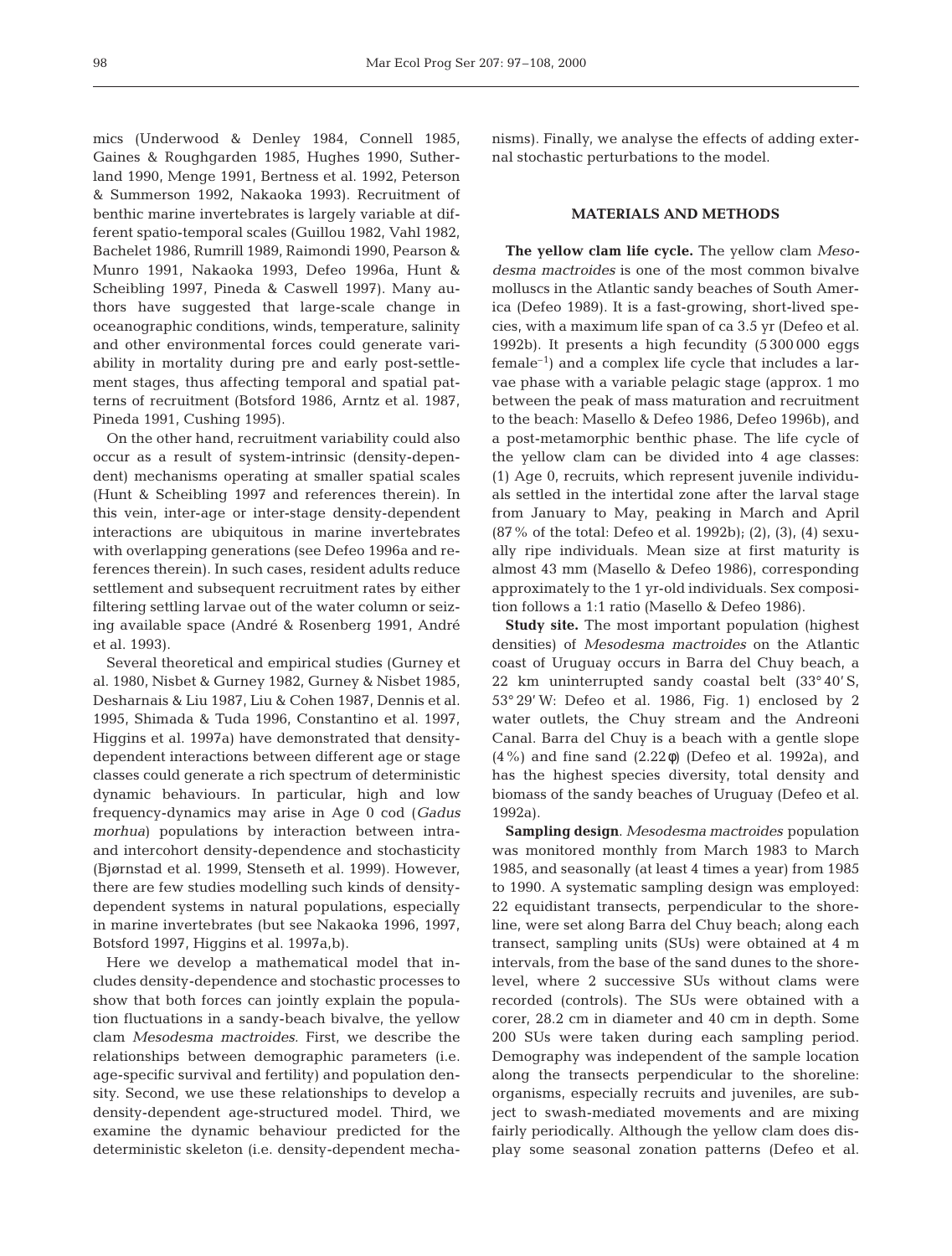1986), it can be considered as consisting of perfectly mixed age/length groups without any remarkable zonation gradients across the beach for the purposes of this paper. Defeo (1996a, 1998) used this assumption during a long-term analysis of the fishery. The sediment of each sample was sieved separately through a 0.5 mm mesh, and all clams retained in each sample were measured (max. valve length) and counted. The full size range (1 to 76 mm) was recorded for all sample periods, with >100 000 individuals measured throughout the study. The annual dynamics of the yellow clam population is characterised by large variability in recruitment (Fig. 2).

**Demographic data: survival and fertility estimates.** Demographic estimates of *Mesodesma mactroides* were obtained from Brazeiro & Defeo (1999). In that previous study, we estimated its annual age-specific survival probability and fertility during 8 consecutive



Fig. 1. Geographical location of study beach (Barra del Chuy), Uruguay. The most important population of *Mesodesma mactroides* on the Atlantic coast of Uruguay occur in Barra del Chuy beach, a 22 km uninterrupted sandy coastal belt (33° 40' S, 53° 29' W: Defeo et al. 1986). This beach is flanked by 2 water outlets, the Chuy stream and the Andreoni Canal. Barra del Chuy is a dissipative beach with a gentle slope (4%) and fine sand (2.22φ)

years (1983 to 1990), using the methodology for postbreeding census developed by Caswell (1989). The following 2 paragraphs briefly summarise the estimation procedures (for details see Brazeiro & Defeo 1999):

To obtain the annual age distribution, all individuals collected in each year, immediately after recruitment, were grouped into 5 age classes (0 to 4) according to the age-size key derived from a seasonal version of the von Bertalanffy growth model (Defeo et al. 1992b). The estimated relative abundance of each age class (*li*) was employed to calculate the age-specific survival probabilities  $(S_i)$ , as follows:

$$
S_i = \frac{l_{i+1}}{l_i} \tag{1}
$$

Because the yellow clam population was not stationary, *Si* values were corrected by the observed population growth rate (λ) recorded each year (see Eberhardt

> 1988).  $S_4$  is zero because no individuals of Age Class 4 survive at the end of the 4th year of life.

> To estimate the fertility (*F*), i.e. the average number of Age Class 0 individuals (recruits) generated per adult female, the number of recruits found in each year was partitioned among the corresponding reproductive females.

> **Density-dependent effects on reproductive and survival rates.** We define the reproduction process as the transition from eggs through planktonic larvae to intertidal 0 group individuals. This extended reproductive process is highly variable between years; the sources of this between-year variability may be associated with density-dependent individual interactions and stochastic variability. We modelled reproductive processes under 2 assumptions: (1) density-independent reproductive rate; (2) density-dependent reproductive rate. To allow stochastic variation in the reproductive process of the yellow clam, we used the following relationship:

$$
R_t = e^{\alpha_t} \tag{2}
$$

where  $e^{\alpha_t}$  represents the per capita reproductive rate (number of yellow clam females produced by an adult female); we assume that  $\alpha_t$ is normally distributed with mean  $\alpha$  and constant variance  $(\sigma_{\alpha}^2)$ . We estimate the reproductive rate from data estimating mean and variance; under this assumption the per capita reproductive rate was log-normally distributed across years (Bjørnstad et al. 1999). Under a further assumption, we assumed that the reproductive rate is affected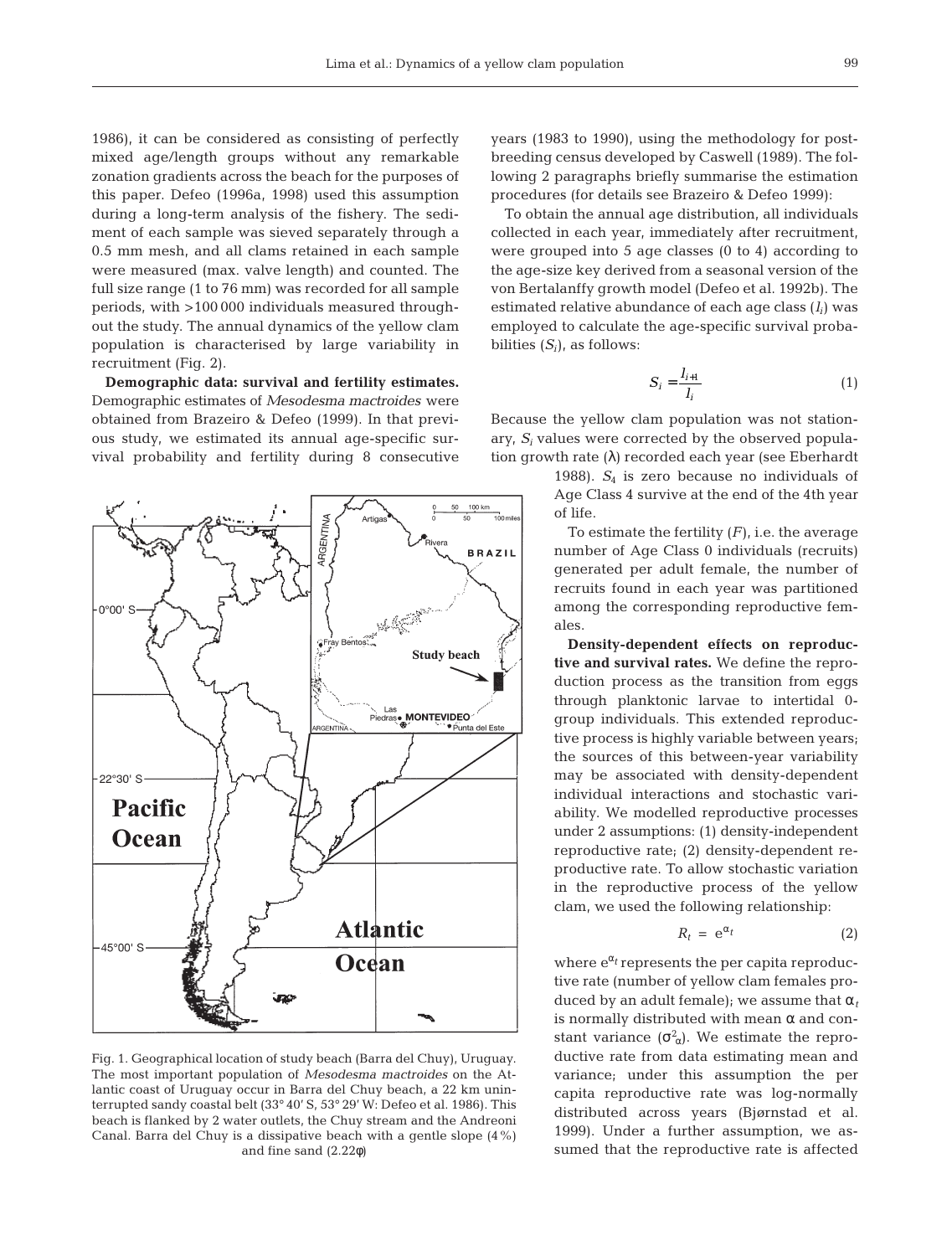Fig. 2. *Mesodesma mactroides.* Population trajectories observed during the period 1983 to 1990:  $(- \bullet -)$  total population,  $(-\bigcirc -)$  recruits, and  $(\cdots \bigcirc \cdots)$  adults

by density-dependent interactions. In previous studies, this yellow clam population has shown an overcompensatory stock-recruitment relationship (SRR) described by a Ricker (1954) model (Defeo 1996a, 1998). This model, which has been used to describe the SRR of molluscs (Hancock 1973) and beetles (Hastings & Constantino 1987, 1991), suggests overcompensation (i.e. an inhibition of recruitment at high adult densities). Therefore, we modelled the reproductive rate as a negative function of adult population density at time  $t(A_t)$ ;

$$
R_t = f(A_t) \tag{3}
$$

We used 3 different functional relationship to model density-dependence in reproductive rates: (1) a linear function; (2) a log-linear function; (3) an exponential negative function. The best model was selected using the small-sample corrected Akaike information criterion  $(AIC<sub>c</sub>)$  (Hurvich & Tsai 1989, see Bjørnstad et al. 1995 for a detailed explanation in an ecological context). The most appropriate model will be that minimising the  $AIC_c = -2log(likelihood) + 2p + 2(p + 1)(p + 2)/(n - p - 2),$ where *p* is the number of parameters and *n* is the sample size. A difference of  $\leq 1$  in the AIC<sub>c</sub> may be considered 'insignificant'; this represent a rule of thumb in AIC-based selection procedures (Sakamoto et al. 1986).

The density-dependent relationships on survival rates for each age-class was fitted using generalized linear models, GLM (McCullagh & Nelder 1989); we used a binomial error structure and a logit link function. We tested if the number of recruits and/or the number of adults were better predictors of the agespecific survival rates, in order to determine the

strength of the intra- and intercohort interactions in survival rates. In addition, we explored what type of functional relationship better describe the densitydependent effects on survival by using the predictor variable (density) in a linear or log-linear fashion at the logit scale. For example, Bjørnstad et al. (1999) demonstrated log-linear density-dependence in the survival rates of the Skagerrak coastal cod populations. We used the  $AIC<sub>c</sub>$  value to select the best models.

**The age-structured model.** In this paper, we used an age-structured model to formalise the life cycle of the yellow clam. Our starting point was the classical agestructured model of Leslie (1945) (see also Caswell 1989), but we included density-dependent and stochastic terms.

We initially assumed that the per capita egg production, hatching and survival to Age 0 was density-independent, but with stochastic variation. The per capita reproductive rate is given as a random variable (Engen & Lande 1996, Stenseth et al. 1999). Also, we considered the Age Class 0 as individuals at the beginning of the benthic life, i.e. as recruits (Nakaoka 1993). Thus, the production of recruits of Age Class 0 in the Year  $t + 1$  is given by

$$
N_{0,t+1} = N_{1+2+3,t} \cdot e^{\alpha_t} \tag{4}
$$

where  $N_0$  is recruit numbers,  $N_{1, 2, 3}$  are adult numbers, and  $\alpha_t$  is a sequence of normally distributed random variables, so that  $exp(\alpha_t)$  is log normal (Engen & Lande 1996), given that recruitment variability is an important source of population uncertainty in marine benthic species (e.g. Raimondi 1990, Pineda & Caswell 1997). On the other hand, assuming density-dependence in reproductive rates gives the following relationship for the number of recruits at time  $t + 1$ ;

$$
N_{0,t+1} = f(N_{1+2+3,t}) \cdot N_{1+2+3,t} \tag{5}
$$

where the function  $f$  describes the functional relationship between the per capita reproductive rate and the adult population numbers. Intracohort and intercohort density-dependent interactions may reduce the survival of the individuals through the different age classes; the transitions across the different ages may be formalised by the following relationships;

$$
N_{i,t+1} = N_{i-1,t} \cdot \left(\frac{1}{1 + e^{-(\beta - \gamma \cdot N_{0,t} - \mu \cdot N_{a,t})}}\right) \tag{6}
$$

$$
N_{i,t+1} = N_{i-1,t} \cdot \left(\frac{1}{1 + e^{-[\beta - \gamma \cdot \log(N_{0,t}) - \mu \cdot \log(N_{a,t})]}}\right) (7)
$$

where  $\beta$ ,  $\gamma$  and  $\mu$  are positive constants determining the density-independent survival rate at low densities, and the reduction in survival due to density-dependent effects of the recruits and adults, respectively, and were estimated from the data.

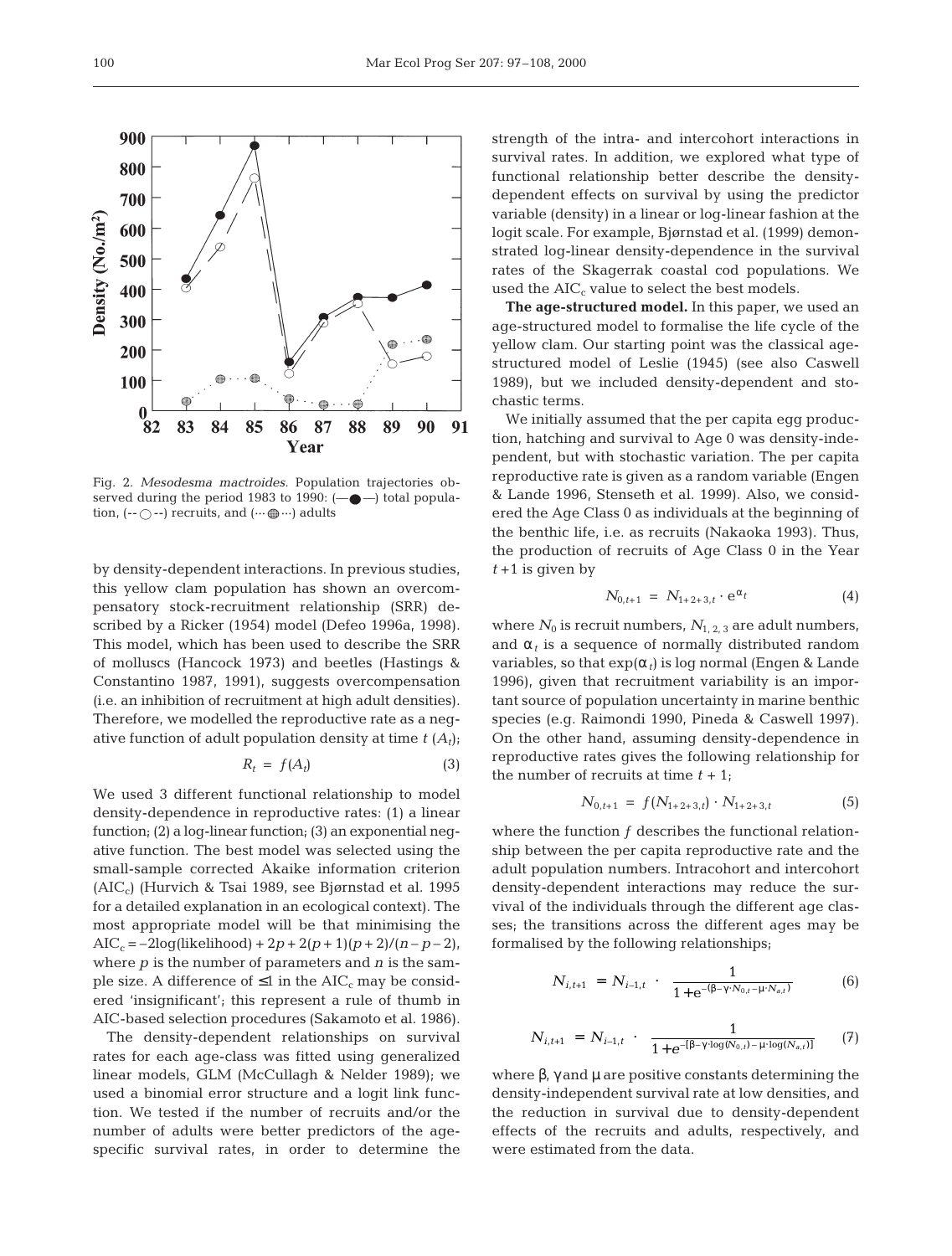## **RESULTS**

On the basis of a density-independent per capita reproductive rate *Mesodesma mactroides* adult female produce approx. 7.8 eggs that successfully hatch, metamorphose and enter the Age 0 group. However, there is a negative density-dependent effect on reproductive rates of the yellow clam (Fig. 3). A negative exponential model  $[kexp(-\beta N_t)]$  seems to describe well the functional density-dependent relationship of the density on reproductive rates, where *k* is the maximum number of recruits produced by a female at low densities,  $β$  is the density-dependent coefficient, and  $N_t$  is adult density (Table 1, Fig. 3). The parameter estimates give a maximum of 18.45 recruits produced by a female at low adult densities; the negative, densitydependent coefficients  $(k = -0.014)$  have a 95% CI that does not include 0.

The linear functional relationship (at logit scale) appears to represent density-dependent effects on survival rates better than the log-linear. The parameter γ that represents density-dependent effects of the Age 0 group is negative, and the 95% CI does not include 0. In contrast, the parameter  $\mu$ , which represents the effects of adult density in survival rates, was both positive and negative and its 95% CI includes 0 (Table 2).



Fig. 3. *Mesodesma mactroides*. Best model fitted to relationship recruits (Age 0 individuals) produced by adult female and adult population density. Negative exponential model was best (using Akaike information criteria) for describing this relationship. Note that a negative model for the per capita reproductive rates gives rise to a Ricker's (1954) stockrecruitment model (see Defeo 1996a, 1998)

Table 1. *Mesodesma mactroides.* Model selection for relationship between per capita reproductive rates (number of recruits produced by an adult female) and adult population density. Best model was a negative exponential function with parameters *k* = 18.46 and β = –0.014, where *k* = maximum number of recruits produced at low densities, and  $β = nega$ tive density-dependent effects of adult population. In **bold:** selected model

| Model              | Deviance | $AIC_c$ |
|--------------------|----------|---------|
| <b>Exponential</b> | 115.30   | 57.98   |
| Linear             | 138.17   | 59.43   |
| Log-linear         | 116.10   | 58.03   |

The selected models for the age-specific survival rates showed that recruit density (Age 0 group) was the main factor reducing survival rates in all age-classes (Table 2, Fig. 4). The negative effects of the Age 0 recruits on adult survival were stronger for the older age-classes.

The purely density-dependent deterministic model parameterised with the empirical values estimated during the 8 yr study and density-dependent reproductive rates predicted stable dynamics, with an equilibrium density of 421 and 43 ind.  $m^{-2}$  for recruits and adults, respectively. The predicted values for recruits were close to the average observed density (350 ind.  $\rm m^{-2}$ , which varied between 122 and 763  $\rm m^{-2}$ ) but the predicted adult density was lower than that observed (97 ind.  $m^{-2}$ , which varied between 19 and 235  $m^{-2}$ ).

The dynamics of the deterministic skeleton was markedly influenced by the addition of a relatively small amount of stochastic variability to fertility rates, but the predicted dynamics was consistent (in mean values and variability) with the empirical data (Fig. 5).

To each simulated time series we estimated the corresponding spectral densities (Chatfield 1989, Bjørnstad et al. 1996). We summarised the decomposition of the simulated time series by means of the periodogram expressed in terms of frequency  $(yr^{-1})$ . Because the periodogram is not a good estimator of spectral density when large variances are present, we present the smoothed spectral density using a Gaussian kernel to create weighed averages of the spectra and a lag window of 7 yr. Because our original time series data covered only 8 yr, the spectral results of the model outputs represent speculations about the potential real dynamics and should not be considered as proper model validations. The simulated recruitment dynamics displayed a spectral density with no clear dominant frequency; however, biannual and multiannual oscillations with a 3 yr period appear to be important (Fig. 6A). On the other hand, the adult dynamics displayed a spectral density having a multiannual oscillation pattern having a period of around 5 yr (Fig. 6B).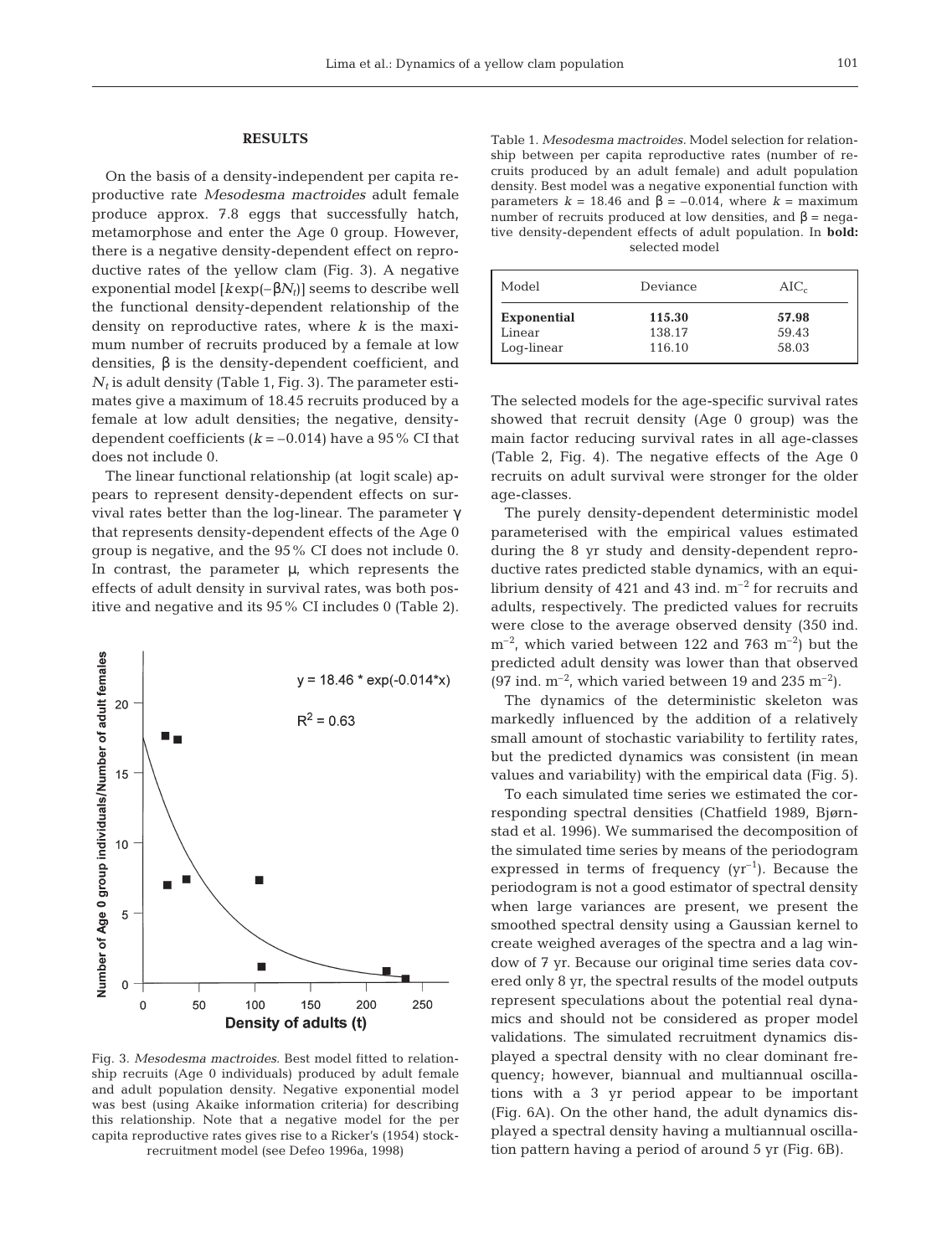

Fig. 4. *Mesodesma mactroides*. Logit density-dependent models fitted to relationships between survival rates of different age classes and recruit (Age 0 group) density

# **DISCUSSION**

We developed an age-structured model for the population dynamics of the yellow clam *Mesodesma mactroides* that includes density-dependent interactions in survival and recruitment and year-to-year variation in reproductive rates. The results strongly suggest that the interaction between the intrinsic system (densitydependent) forces and environmental (density-independent) factors may produce the temporal fluctuations observed in the yellow clam population, with recruitment playing a major role (see also Seijo & Defeo 1994). Particularly, the model seems to reproduce well yellow clam dynamics for recruits (but predicted adult densities were less than those observed), with density-dependent mechanisms generating a stable equilibrium in the absence of stochastic disturbances.

The estimated negative exponential function for the relationship of the per capita recruitment rates is consistent with the overcompensatory stock-recruitment relationship described by a Ricker's (1954) model published earlier by Defeo (1996a, 1998). This model, which has been used to describe the SRR of molluscs (Hancock 1973) and beetles (Hastings & Constantino 1987, 1991), suggests overcompensation (i.e. an inhibition of recruitment at high adult densities). In this case, a potential mechanism could be passive filtering of settling larvae by adults, a major process explaining settlement inhibition by established suspension feeders (Woodin 1976, Crowe et al. 1987, André & Rosenberg 1991, André et al. 1993). Also, sediment-mediated interactions through feeding activity may also change adjacent physical properties of the sediment, thus inhibiting settlement (Rhoads & Young 1970, Rhoads 1974). Wide variations in fishing intensity generated by the yellow clam fishery closure provided a relatively large range of spawning stock and recruitment sizes, thus enabling a confident SRR estimation with a short time-data series. Our data indicated that adult individuals may suppress recruitment. Consequently, exploitation levels of the adult component of the population may influence intraspecific mechanisms, such as inhibition of recruitment. It is important to note that another potential source of recruitment inhibition by adults in many marine invertebrate populations may be chemical interactions (Rittschof 1990, Satuito et al. 1996); however, they have not been estimated for our study population.

On the other hand, the density-dependent relationships found in survival rates of all age-classes strongly suggest the existence of competitive interactions for both space and resources between individuals. For instance, individual growth rates are negatively related with population density, which strongly suggests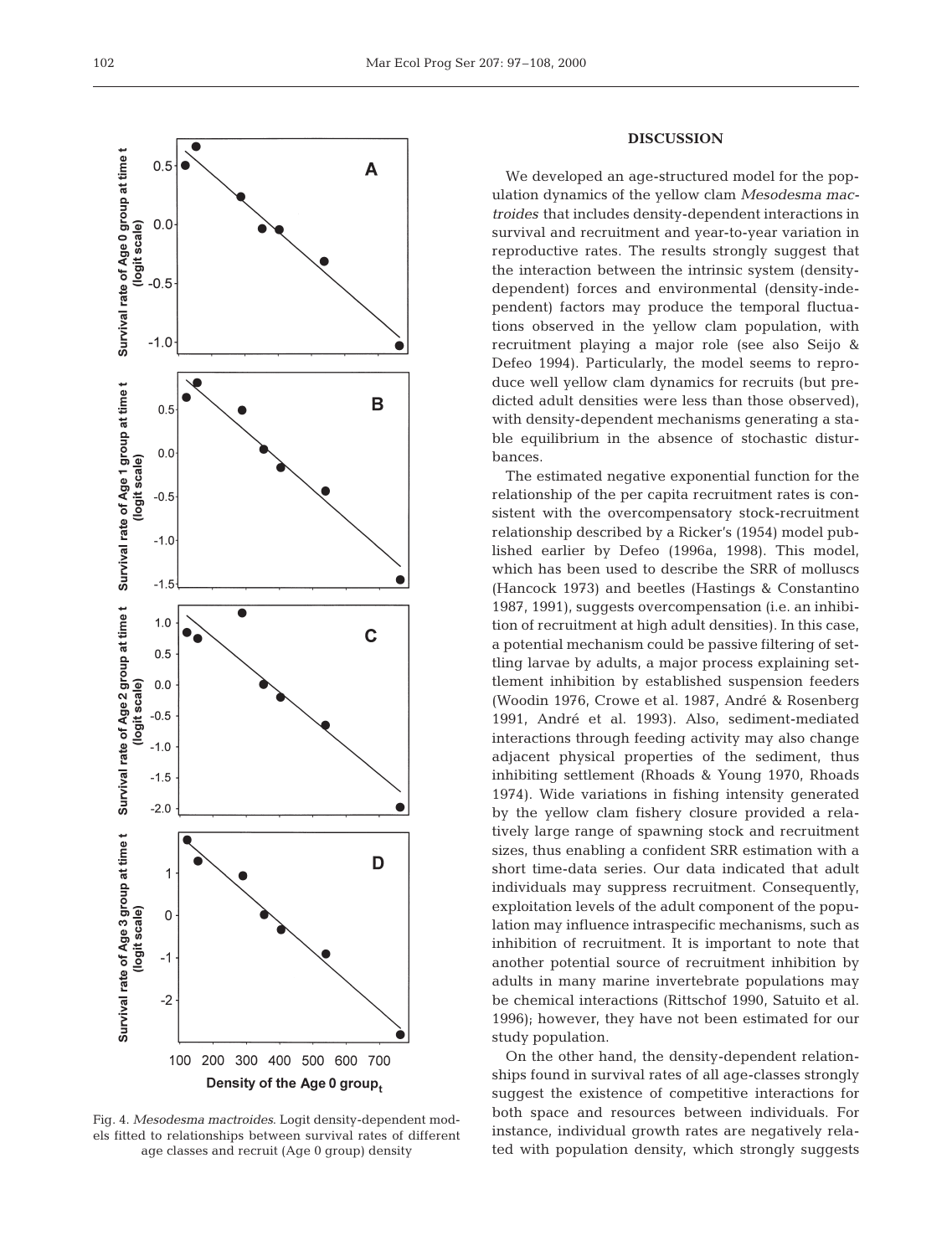

Fig. 5. *Mesodesma mactroides*. Time trajectories of stochastic model dynamics of Age 0 group (recruits) and adult individuals over 100 yr using fitted parameter values (Tables 1 & 2 and 'Results'). Shown are 100 yr of simulation after a transient period of 900 yr

Table 2. *Mesodesma mactroides.* Model selection for linear models describing density-dependent effects on age-specific survival rates. We used 2 functional forms, linear and log-linear, in a logit scale, with binomial error structure and logit link function. Parameters are Intercept, representing density-independent survival rate for each age-class; γ, representing effects of Age 0 group on age-specific survival rates; and  $\mu$ , representing density-dependent effects of adult individuals on age-specific survival rates. AIC<sub>c</sub> = small-sample corrected Akaike information criterion (Hurvich & Tsai 1989; see Bjørnstad et al. 1995 for detailed explanation in an ecological context). In **bold**: selected models

| Model       | Intercept (SE)                                    | $\gamma$ (SE)                          | $\mu$ (SE)                             | Deviance                 | $AIC_c$                 |
|-------------|---------------------------------------------------|----------------------------------------|----------------------------------------|--------------------------|-------------------------|
| Age 0 group |                                                   |                                        |                                        |                          |                         |
| Linear      | $-1.457(0.26)$<br>$-2.59(0.31)$<br>$-1.736(0.27)$ | $-0.0025(0.0008)$<br>$-0.0023(0.0006)$ | 0.0036(0.0026)<br>0.0025(0.0014)       | 0.0514<br>0.137<br>0.030 | 0.223<br>7.065<br>10.36 |
| Log-linear  | 1.632(1.40)<br>$-2.986(1.05)$<br>0.92(1.66)       | $-0.69(0.25)$<br>$-0.67(0.25)$         | 0.174(0.25)<br>0.14(0.18)              | 0.0706<br>0.162<br>0.062 | 2.45<br>8.26<br>26.44   |
| Age 1 group |                                                   |                                        |                                        |                          |                         |
| Linear      | 0.037(0.29)<br>$-1.234(0.43)$<br>$-0.045(0.39)$   | $-0.0033(0.0008)$<br>$-0.0033(0.0009)$ | 0.0017(0.041)<br>0.00082(0.002)        | 0.132<br>0.604<br>0.127  | 6.81<br>17.47<br>20.57  |
| Log-linear  | 4.04 (1.77)<br>$-0.923(1.39)$<br>4.38(2.31)       | $-0.905(0.32)$<br>$-0.92(0.36)$        | $-0.044(0.34)$<br>$-0.070(0.24)$       | 0.238<br>0.621<br>0.233  | 10.95<br>17.66<br>24.81 |
| Age 2 group |                                                   |                                        |                                        |                          |                         |
| Linear      | 1.55(0.68)<br>0.172(0.66)                         | $-0.0044(0.0017)$                      | $-0.0032(0.0066)$                      | 0.819<br>1.911           | 19.60<br>25.53          |
|             | 1.902(0.85)                                       | $-0.0046(0.0019)$                      | $-0.0039(0.0047)$                      | 0.710                    | 35.59                   |
| Log-linear  | 6.95(3.61)<br>1.95(2.03)<br>9.24(4.17)            | $-1.20(0.62)$<br>$-1.26(0.64)$         | $-0.51(0.50)$<br>$-0.529(0.41)$        | 1.16<br>1.67<br>0.639    | 22.04<br>24.61<br>33.77 |
| Age 3 group |                                                   |                                        |                                        |                          |                         |
| Linear      | 3.30(0.56)<br>0.76(0.82)<br>3.46(0.64)            | $-0.0068(0.0013)$<br>$-0.0068(0.0013)$ | $-0.0023(0.0008)$<br>$-0.0026(0.0038)$ | 0.280<br>2.53<br>0.253   | 11.91<br>27.51<br>25.38 |
| Log-linear  | 14.47 (3.82)<br>2.43(2.51)<br>15.30 (3.52)        | $-2.36(0.64)$<br>$-2.22(0.52)$         | $-0.46(0.60)$<br>$-0.44(0.33)$         | 0.520<br>2.328<br>0.370  | 16.32<br>26.91<br>28.05 |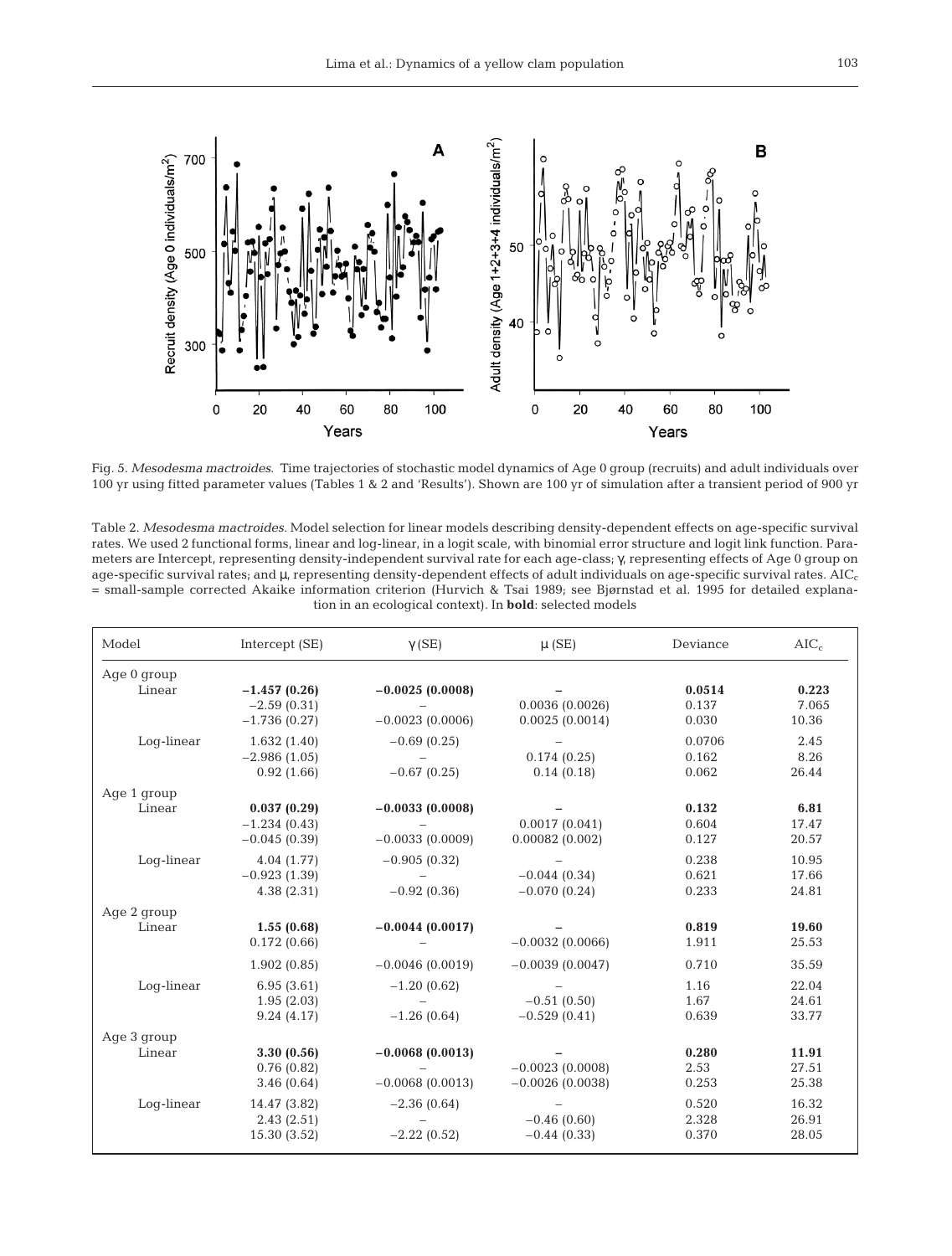

Fig. 6. *Mesodesma mactroides*. Spectral density of (A) recruit (Age 0 group) and (B) adult (Ages 1+2+3+4) dynamics. Lines represent smoothed spectral density to create weighed averages of spectra using a lag window of 7 yr. Smoothed periodograms are on a 10° log scale, where unit is decibels. Smoothing was done using Splus function spectrum with span of the modified Daniel window specified as c(7, 7) (see Venables & Ripley 1997)

the existence of competitive interactions for resources (Defeo 1998). However, the nature of this interaction seems to be highly asymmetrical; adult survival rates are reduced due to intercohort interactions. The main factor decreasing survival rates of adult individuals is the density of the Age 0 group (recruits), while survival rates of the Age 0 group are reduced by intracohort interactions. One of the possible reasons is that recruit density comprises on average 78% of the total yellow clam population; thus, the total effect of this age-class may be the most important intra-specific competitive force within the population.

It is widely known that fluctuations in population density may be caused by delays in these regulatory mechanisms (Royama 1992, Turchin & Taylor 1992). These regulatory delays may be divided into 2 categories (see Bjørnstad et al. 1998, 1999): (1) those caused by symmetric interactions between similar individuals (same age or stage); (2) those caused by asymmetric interactions between individuals of different ages (adults vs recruits). Our results seem to support the existence of both kinds of individual interaction in the yellow clam population. While the number of adults appears to reduce recruitment via passive filtering of settling larvae by adults, the Age 0 group (recruits) appears to reduce the survival rate of the other age-classes via competitive interactions.

Another integral part of the yellow clam population dynamics is the stochastic components of the system represented by climatic and oceanographic variables. For instance, large salinity variations seem to have strong effects on population dynamics of this species (Defeo 1998); e.g., the concurrent effects of an intense freshwater discharge from the Andreoni Canal and a high harvesting level that peaked in 1985 seem to be responsible for the drastic reduction in adult density and recruitment failure in 1986 (Defeo 1993). These factors also affected sympatric unharvested clams in the same study area (Defeo & de Alava 1995, Defeo 1998). In addition to the above meso-scale (sensu Orensanz & Jamieson 1998) effects of salinity and harvesting, large-scale massive mortality of the yellow clam occurred throughout the entire geographic distribution area of the species, including thousands of kilometers of sandy beaches in Brazil, Uruguay and Argentina (Méndez 1995, Odebrecht et al. 1995). This mass mortality was attributed to the

passage of cold atmospheric fronts and the consequent extremely dense accumulation of dinoflagellates in the surf-zone. Since these massive mortality events, *Mesodesma mactroides* populations throughout its biogeographic distribution range have not been recovered (Defeo unpubl. data). It is important to note that we define meso-scale (intermediate scale) in this study as the spatial relation between populations within a metapopulation. This is typically the scale of fishing grounds and beds within which homogeneity assumptions with regards to the fishing process and/or dynamics of harvested stocks are made in classical theory (Orensanz & Jamieson 1998).

Some inter- and intracohort interactions such as the passive filtering of larvae or intraspecific competition for food or space might increase the dimensionality and thus the complexity of yellow clam population dynamics (Turchin & Taylor 1992, Dennis et al. 1995, Constantino et al. 1997, Stenseth et al. 1999). In fact, both intra- and intercohort interactions and stochastic forces acting together can produce complex population dynamic patterns, characterised by a bimodal spectrum with both cycles and low-frequency dynamics (Bjørnstad et al. 1999, Stenseth et al. 1999). It is well known that sustained population cycles may be produced when interactions between individuals are highly non-linear, or when weakly non-linear or linear dynamics are disrupted by stochastic disturbances (see Nisbet & Gurney 1982, Royama 1992, Stenseth et al. 1996). In the yellow clam, the density-dependent survival functions were weakly non-linear or almost lin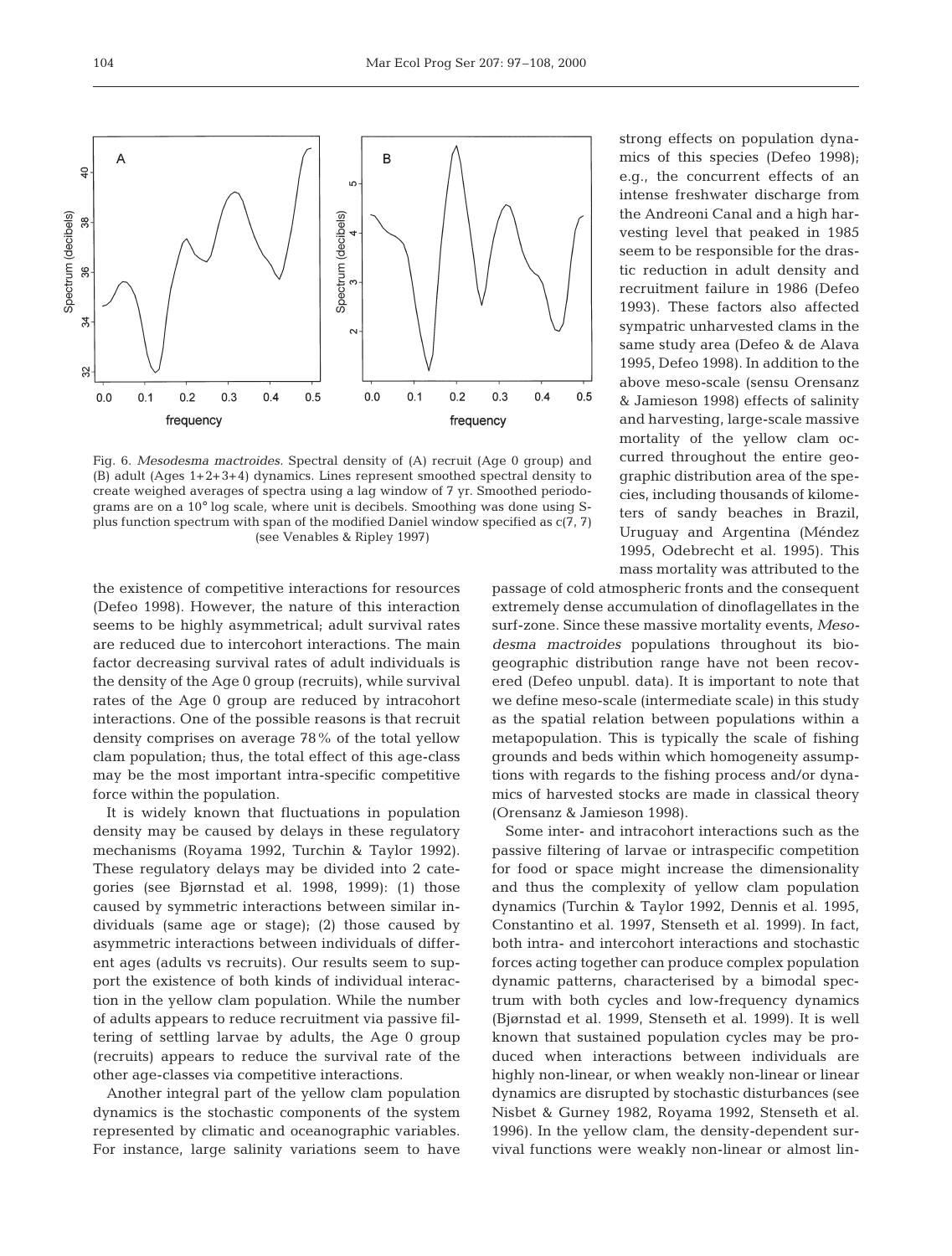ear, while the density-dependent recruitment was non-linear. In this context, some of the between-year variability observed in recruitment of some marine benthic invertebrates may be the result of deterministic components (density-dependence) interacting with environmental factors. Recently, Bjørnstad et al. (1999) and Stenseth et al. (1999) showed that stochastic forces in recruitment can interact with the age-structure of a marine fish population, and that log autoregressive moving average (ARMA) models can be useful to represent the ecological processes behind such dynamic patterns. In fact, our age-structured model for the yel-



Fig. 7. *Mesodesma mactroides*. Simulated trajectories of Age 0 group (recruits) under 2 different scenarios: (A) simulating population system with weak effects of adult individuals on Age 0 group and strong effects of Age 0 group on adult individuals (by reducing density-dependent coefficient in reproductive rates from –0.014 to –0.0014 and increasing densitydependent effects of Age 0 group on adult survival by a factor of 10); (B) simulating population system with strong effects of adult individuals on Age 0 group and no effects of Age 0 group on adult individuals (by using estimated densitydependent coefficient in reproductive rates, and assuming that adults [Age Groups 1+2+3+4 and no Age 0 group] reduce survival in all age-classes, and increasing estimated coefficients by a factor of 10). Shown are 150 yr of simulation after a transient period of 850 yr

low clam can be rewritten in delay-co-ordinates to obtain a simplified model for the Age 0 group, which can be represented by an ARMA (3, 1) process. Moving average processes are capable to generate low frequency dynamics (Chatfield 1989, see Stenseth et al. 1999 for an ecological example). However, our model simulations did not exhibit low-frequency dynamics, and only short-term frequencies were observed (cycles). In fact, the spectral density showed biannual and 3 yr oscillations as the main components of variation in recruit dynamics, indicating that stochastic forces (white noise) and density-dependent forces may interact to produce recruitment variability, but there would be no resonant effects of stochastic variability. One possible cause may be that the estimated intra- and intercohort interactions are too weak to give rise to more complex dynamics, or the negative effects of the Age 0 group on adult survival may be counterbalanced by the negative effects of the adults on recruitment. We explored these alternatives by simulating a yellow clam population with strong asymmetric interactions. First, we simulated a population system with weak effects of adult individuals on the Age 0 group and strong effects of the Age 0 group on adult individuals (by reducing the density-dependent coefficient reproductive rates from –0.014 to –0.0014 and increasing the density-dependent effects of Age 0 group on adult survival by a factor of 10). Second, we simulated a population system with strong effects of adult individuals on the Age 0 group and no effects of the Age 0 group on adult individuals (by using the estimated densitydependent coefficient in reproductive rates, and assuming that adults reduce Age 0 group survival). Fig. 7 shows 150 yr of simulation after an 850 yr transient period was discarded. This simulation showed that a yellow clam population with strong intercohort interactions is capable of exhibiting both cycles and low-frequency dynamics (Fig. 8) similar to those observed in cod populations (Bjørnstad et al. 1999, Stenseth et al. 1999). Simulations of simple deterministic and stochastic models predict that spectra will be dominated by high-frequency (short-term) dynamics (Cohen 1995, Engen & Lande 1996, White et al. 1996). However, most real populations are also characterised by low-frequency dynamics (Cohen 1995, Sugihara 1995, 1996, Halley 1996, White et al. 1996). Consequently, the effects of some long-term environmental forcing have been argued as the factor explaining the existence of long-term dynamics in natural populations (Halley 1996). However, recent studies have shown that low-frequency dynamics could be generated by intrinsic (density-dependent) mechanisms in combination with uncorrelated stochastic processes (Miramontes & Rohani 1998, Bjørnstad et al. 1999, Stenseth et al. 1999).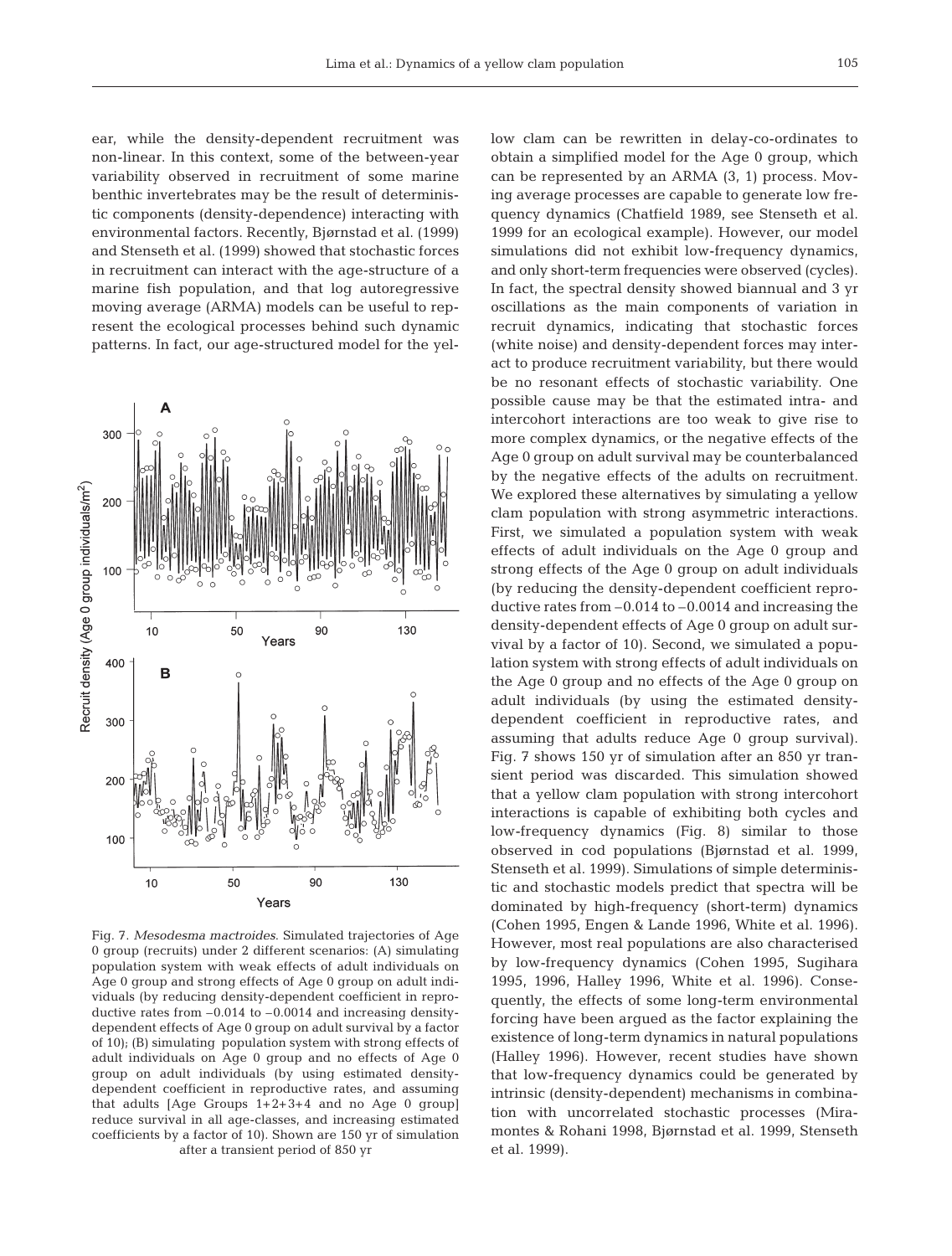

Fig. 8. *Mesodesma mactroides*. Spectral density of Age 0 group of model simulations in Fig. 7. In both cases U-shaped spectra indicate presence of cycles (short-term frequencies) and low-frequency dynamics. Smoothed periodograms are given on a 10° log scale, where unit is decibels. Smoothing was done using S-plus function spectrum with span of the modified Daniel window specified as c(7, 7) (see Venables & Ripley 1997)

The yellow clam population at Barra del Chuy exhibited important temporal fluctuations that could be explained by the occurrence of uncorrelated environmental disturbances and density-dependent factors. The non-linear mechanisms modelled for the first time in a sandy beach population suggest that recruitment variability may often be caused by biological interactions (density-dependent recruitment by adult density [Age Groups 1+2+3+4] and survival limitation by recruit [Age 0 group] density) interacting with uncorrelated environmental disturbances. On the other hand, we modelled environmental variability as white noise, whereas external environmental factors such as oceanographic conditions and El Niño events could be better described by another random distributed variable; these possible effects should be considered in future studies.

*Acknowledgements.* M.L. acknowledges FONDECYT 3980042 and O.D. acknowledges CONICYT 1018 and 4034. We also thank Ottar N. Bjørnstad and 3 anonymous reviewers for their helpful comments that improved the manuscript.

#### LITERATURE CITED

- André C, Rosenberg R (1991) Adult-larval interactions in the suspension-feeding bivalves *Cerastoderma edule* and *Mya arenaria*. Mar Ecol Prog Ser 71:227–234
- André C, Jonsson PR, Lindegarth M (1993) Predation on settling bivalve larvae by benthic suspension feeders: the role of the hydrodynamics and larval behaviour. Mar Ecol Prog Ser 97:183–192
- Andrewartha, HG, Birch LC (1954) The distribution and abundance of animals. Chicago University Press, Chicago
- Arntz WE, Brey T, Tarazona J, Robles A (1987) Changes in the structure of a shallow sandy-beach community in Peru during an El Niño event. S Afr J Mar Sci 645–658
- Bachelet G (1986) Recruitment and year-to-year variability in a population of *Macoma balthi*ca. Hydrobiologia 142: 233–248
- Bertness MD, Gains SD, Stephans EG, Yund PO (1992) Components of recruitment in populations of the acorn barnacle *Semibalanus balanoides* (Linnaeus). J Exp Mar Biol Ecol 156:199–215
- Bjørnstad ON, Falck W, Stenseth NC (1995) A geographical gradient in small rodent density fluctuations: a statistical modelling approach*.* Proc R Soc (Ser B) 262:127–133
- Bjørnstad ON, Champely S, Stenseth NC, Saitoh S (1996) Cyclicity and stability of grey-sided voles (*Clethrionomys rufocanus*), of Hokkaido: spectral and principal components analyses. Proc R Soc (Ser B) 351:867–875
- Bjørnstad ON, Begon M, Stenseth NC, Falck W, Sait SM, Thompson DJ (1998) Population dynamics of the Indian meal moth: demographic stochasticity and delayed regulatory mechanisms. J Anim Ecol 67:110–126
- Bjørnstad ON, Fromentin JM, Stenseth NC, Gjøsæter J (1999) Cycles and trends in cod populations. Proc Natl Acad Sci USA 96:5066–5071
- Bodenheimer FS (1938) Problems of animal ecology. Oxford University Press, Oxford
- Botsford LW (1986) Effects of environmental forcing on agestructured populations: northern California Dungeness crab (*Cancer magister*) as an example. Can J Fish Aquat Sci 43:3245-2352.
- Botsford LW (1997) Dynamics of populations with densitydependent recruitment and age structure. In: Tuljapurkar S, Caswell H (eds) Structured-population models in marine, terrestrial, and freshwater systems. Chapman & Hall, New York, p 371–408
- Brazeiro AP, Defeo O (1999) Effects of harvesting and densitydependence on the demography of sandy beach populations: the yellow clam *Mesodesma mactroides* of Uruguay. Mar Ecol Prog Ser 182:127–135
- Caswell H (1989) Matrix population models: construction, analysis and interpretation. Sinauer, Sunderland, MA
- Chatfield C (1989) The analysis of time series. An introduction. Chapman & Hall, London
- Cohen JE (1995) Unexpected dominance of high frequencies in chaotic nonlinear population models. Nature 378: 610–612
- Connell JH (1985) The consequences of variation in initial settlement vs. post-settlement mortality in rocky intertidal communities. J Exp Mar Biol Ecol 93:11–45
- Constantino RF, Desharnais RA, Cushing JM, Dennis B (1997)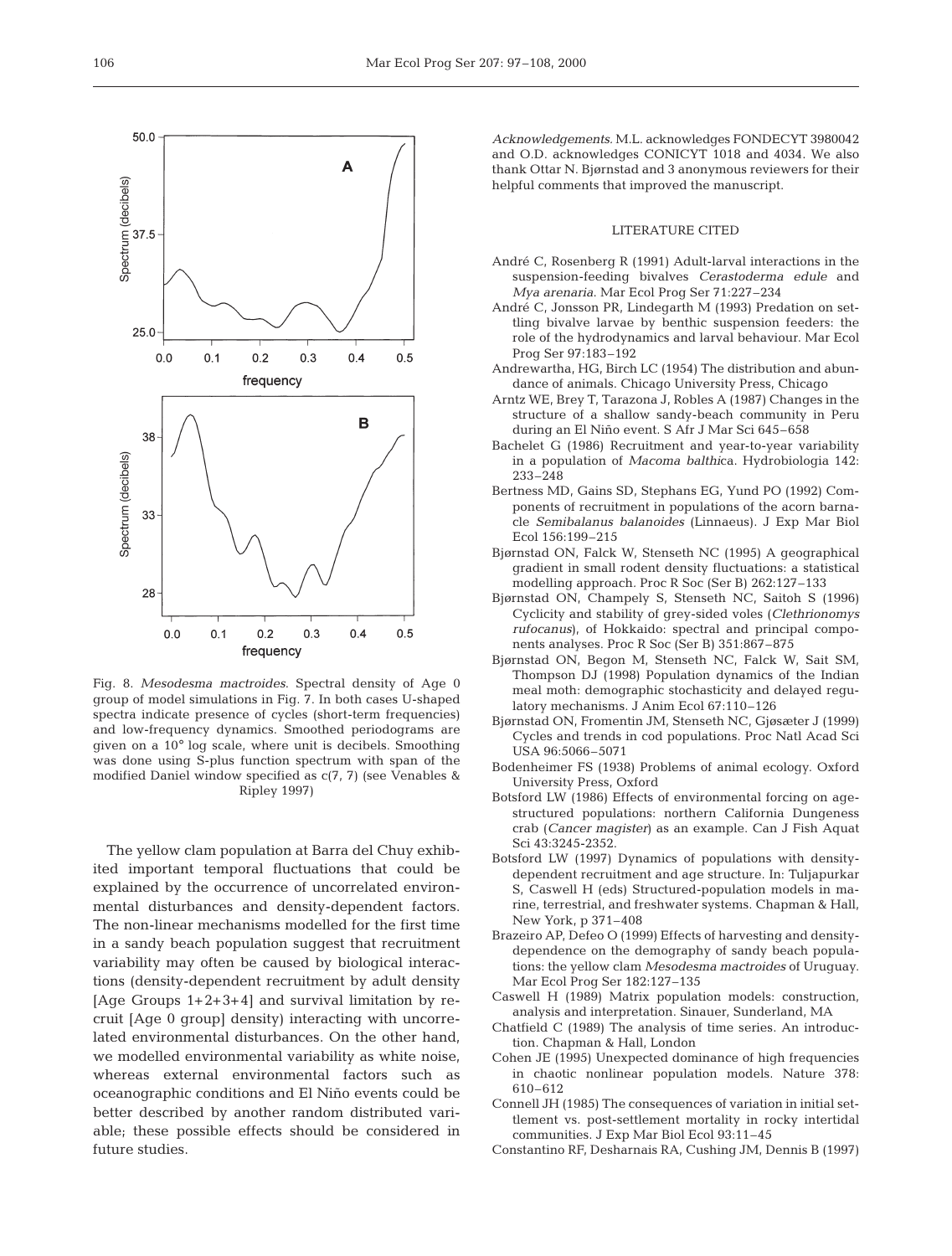Chaotic dynamics in an insect population. Science 275: 389–391

- Crowe WA, Josefson AB, Svane I (1987) Influence of adult density on recruitment into soft sediments: a short-term *in situ* sublittoral experiment*.* Mar Ecol Prog Ser 41:61–69
- Cushing D (1995) Population production and regulation in the sea: a fisheries perspective. Cambridge University Press, New York
- Defeo O (1989) Development and management of artisanal fishery for the yellow clam *Mesodesma mactroides* in Uruguay. Fishbyte 7:21–25
- Defeo O (1993) Reproduction of coastal invertebrates through the management on natural areas: a successful example. Out of the Shell 3:11–13
- Defeo O (1996a) Experimental management of an exploited sandy beach bivalve population*.* Rev Chil Hist Nat 69: 605–614
- Defeo O (1996b) Recruitment variability in sandy beach macroinfauna: much to learn yet. Rev Chil Hist Nat 69:615–630
- Defeo O (1998) Testing hypotheses on recruitment, growth and mortality in exploited bivalves: an experimental perspective. Can Spec Publ Fish Aquat Sci 125:257–264
- Defeo O, de Alava A (1995) Effects of human activities on long-term trends in sandy beach populations: the wedge clam *Donax hanleyanus* in Uruguay. Mar Ecol Prog Ser 123:73–82
- Defeo O, Layerle C, Masello A (1986) Spatial and temporal structure of the yellow clam *Mesodesma mactroides* (Deshayes, 1854) in Uruguay. Medio Ambiente 8:48-57
- Defeo O, Jaramillo E, Lyonnet A (1992a) Community structure and intertidal zonation of the macroinfauna in the Atlantic coast of Uruguay. J Coast Res 8:830–839
- Defeo O, Ortiz E, Castilla JC (1992b) Growth, mortality and recruitment of the yellow clam *Mesodesma mactroides* in Uruguayan beaches. Mar Biol 114:429–437
- Dennis B, Desharnais RA, Cushing JM, Constantino RF (1995) Nonlinear demographic dynamics: mathematical models, statistical methods, and biological experiments. Ecol Monogr 65:261–281
- Desharnais RA, Liu L (1987) Stable demographic limit cycles in laboratory populations of *Tribolium castaneum*. J Anim Ecol 56:885–906
- Eberhardt LL (1988) Using age-structure data from changing populations. J Appl Ecol 25:373–378
- Engen S, Lande R (1996) Population dynamic models generating the lognormal species abundance distribution. Mathl Biosci 132:169–184
- Gaines S, Roughgarden J (1985) Larval settlement rate: a leading determinant of structure in an ecological community of the marine intertidal zone. Proc Natl Acad Sci USA 82:3707–3711
- Guillou J (1982) Variabilite des populations de *Donax trunculus* et *Donax vittatus* en Baie de Douarnennez. Neth J Sea Res 16:264–269
- Gurney WSC, Nisbet RM (1985) Fluctuation periodicity, generation separation, and the expression of larval competition. Theor Popul Biol 28:150–180
- Gurney WSC, Blyth SP, Nisbet RM (1980) Nicholson blowflies revisited. Nature 287:17–21
- Halley JM (1996) Ecology, evolution and 1/f-noise. Trends Ecol Evol 11:33–37
- Hancock DA (1973) The relationship between stock and recruitment in exploited invertebrates. Rapp P-V Reun Cons Int Explor Mer 164:113–131
- Hastings A, Constantino RF (1987) Cannibalistic egg-larva interactions in *Tribolium*: an explanation for the oscillations in population numbers. Am Nat 130:36–52
- Hastings A, Constantino RF (1991) Oscillations in population numbers: age-dependent cannibalism. J Anim Ecol 60: 471–482
- Higgins K, Hastings A, Bostford, LW (1997a) Density dependence and age structure: nonlinear dynamics and population behavior. Am Nat 149:247–269
- Higgins K, Hastings A, Sarvela JN, Bostford LW (1997b) Stochastic dynamics and deterministic skeletons: population behavior of Dungeness crab. Science 276:1431–1434
- Hughes TP (1990) Recruitment limitation, mortality, and population regulation in open systems: a case study. Ecology 71:12–20
- Hunt HL, Scheibling RE (1997) Role of early post-settlement mortality in recruitment of benthic marine invertebrates. Mar Ecol Prog Ser 155:269–301
- Hurvich CM, Tsai CL (1989) Regression and time series model selection in small samples. Biometrika 76:297–307
- Leirs H, Stenseth NC, Nichols JD, Hines JE, Verhagen R, Verheyen W (1997) Stochastic seasonality and nonlinear density-dependent factors regulate population size in an African rodent. Nature 389:176–180
- Leslie PH (1945) On the use of matrices in certain population mathematics. Biometrika 33:183–212
- Lima M, Keymer JE, Jaksic FM (1999) ENSO-driven rainfall variability and delayed density-dependence cause rodent outbreaks in western South America: linking demography and population dynamics. Am Nat 153:479–491
- Liu L, Cohen JE (1987) Equilibrium and local stability in a logistic matrix models for age-structured populations. J Math Biol 25:73–88
- Masello A, Defeo O (1986) Determinación de la longitud de primera madurez sexual en *Mesodesma mactroides* (Deshayes, 1854). Commun Soc Malacol Uruguay 6:387–392
- McCullagh P, Nelder JA (1989) Generalized linear models. Chapman & Hall, New York
- Méndez S (1995) Bivalve mortality on southwest Atlantic shores. Harmful Algae News 10/11:1–12
- Menge BA (1991) Relative importance of recruitment and other causes of variation in rocky intertidal community structure. J Exp Mar Biol Ecol 146:69–100
- Miramontes O, Rohani P (1998) Intrinsically generated coloured noise in laboratory insect populations. Proc R Soc (Ser B) 265:785–792
- Nakaoka M (1993) Yearly variation in recruitment and its effects on population dynamics in *Yoldia notabilis* (Mollusca: Bivalvia) analyzed using projection matrix model. Res Popul Ecol 35:199–213
- Nakaoka M (1996). Dynamics of age- and size-structured populations in fluctuating environments: applications of stochastic matrix models to natural populations*.* Res Popul Ecol 38:141–152
- Nakaoka M (1997) Demography of the marine bivalve *Yoldia notabilis* in fluctuating environments: an analysis using a stochastic matrix model. Oikos 79:59–68
- Nicholson AJ (1933) The balance of animal populations. J Anim Ecol 2:132–178
- Nisbet RM, Gurney WSC (1982) Modeling fluctuating populations. John Wiley & Sons, Chichester
- Odebrecht C, Rörig L, Garcia VT, Abreu PC (1995) Shellfish mortality and a red tide event in southern Brazil. In: Lassus P, Arzul G, Erard E, Gentien P, Marcaillou C (eds) Harmful marine algal blooms. Technique et Documentation, Lavoisier, Intercept Ltd, Paris, p 213–218
- Orensanz J, Jamieson, G (1998) The assessment and management of spatially structured stocks. Can Spec Publ Fish Aquat Sci 125:441–459
- Pearson CH, Munro JL (1991) Growth, mortality and recruit-